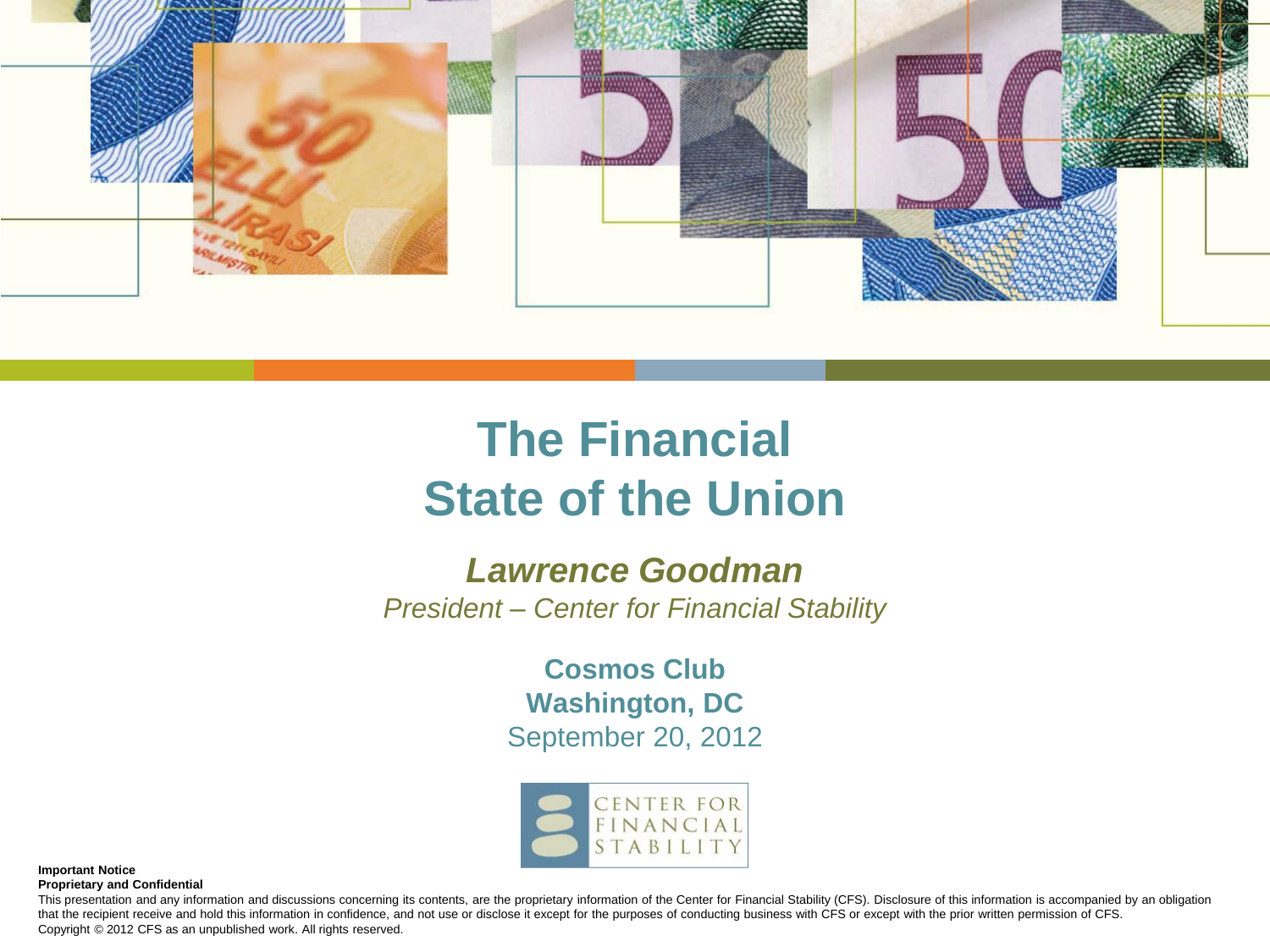

## **Contents**

**In** 

HII

- I. Global Macro Themes
- II. Deficits and Debt
- III. It's the *Principal* that Matters!
- IV. "Nontraditional" Monetary Operations
- V. Implications for Reserve Currency Status
- VI. Concluding Thoughts / New Policy Strategies

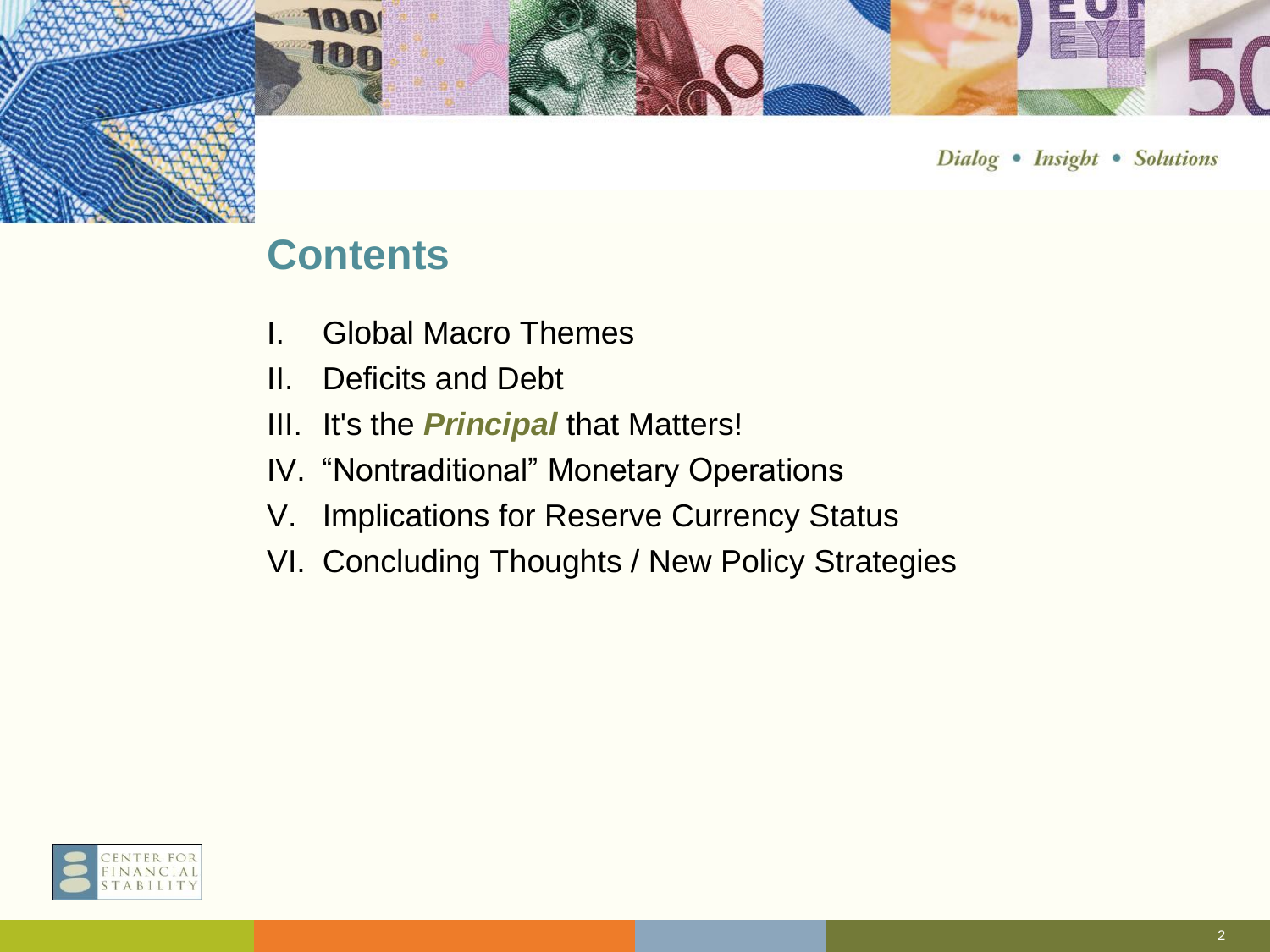

## **World Trade: Extreme Policy Response Limits Duration of Recession…***Distortions Remain*



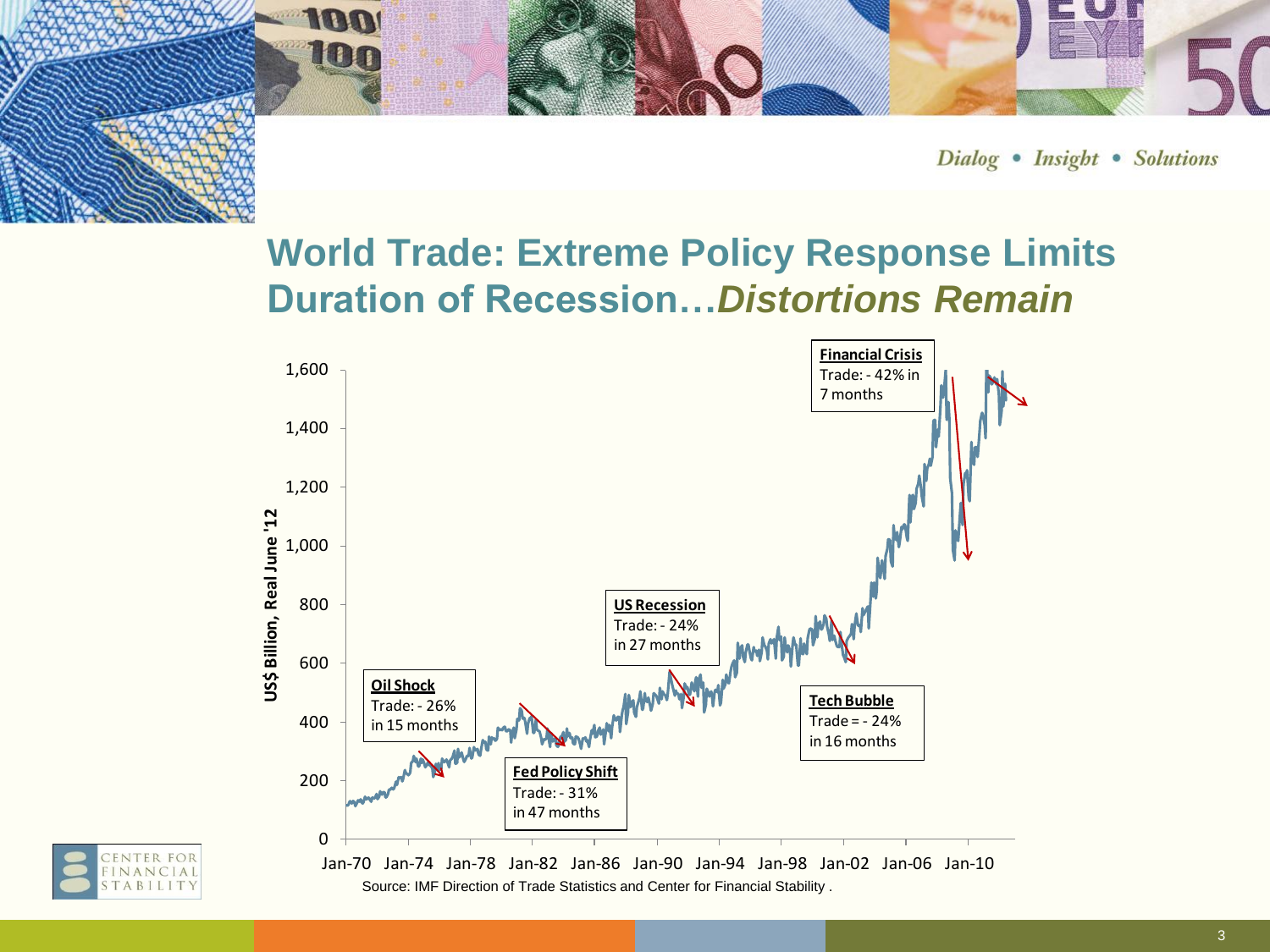

## **Spectrum of Fundamental Drivers:**

100

100

Why Advanced Economies look more like Emerging Markets.

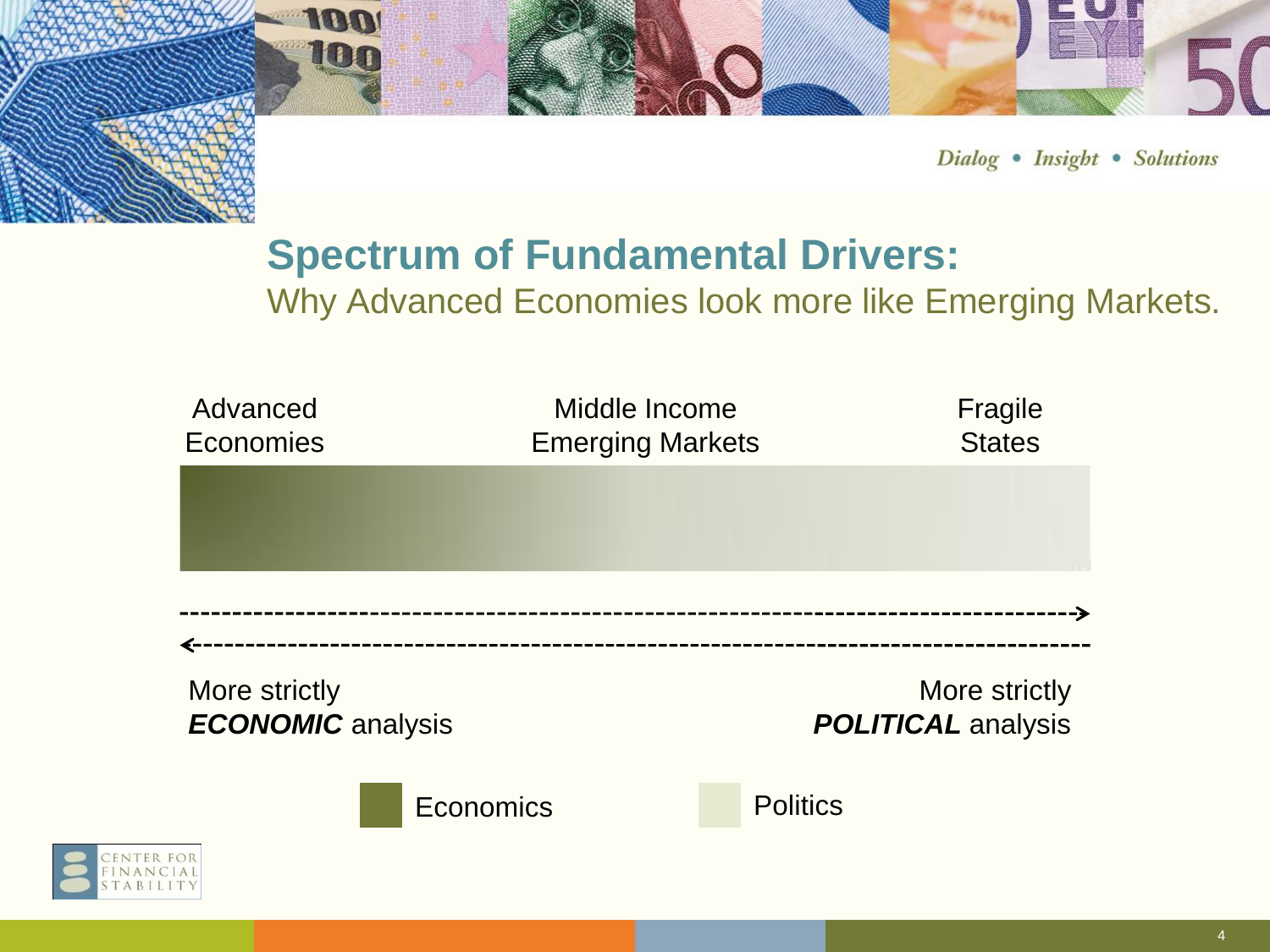#### **Weak, Fragile and Volatile Economic Recovery**





100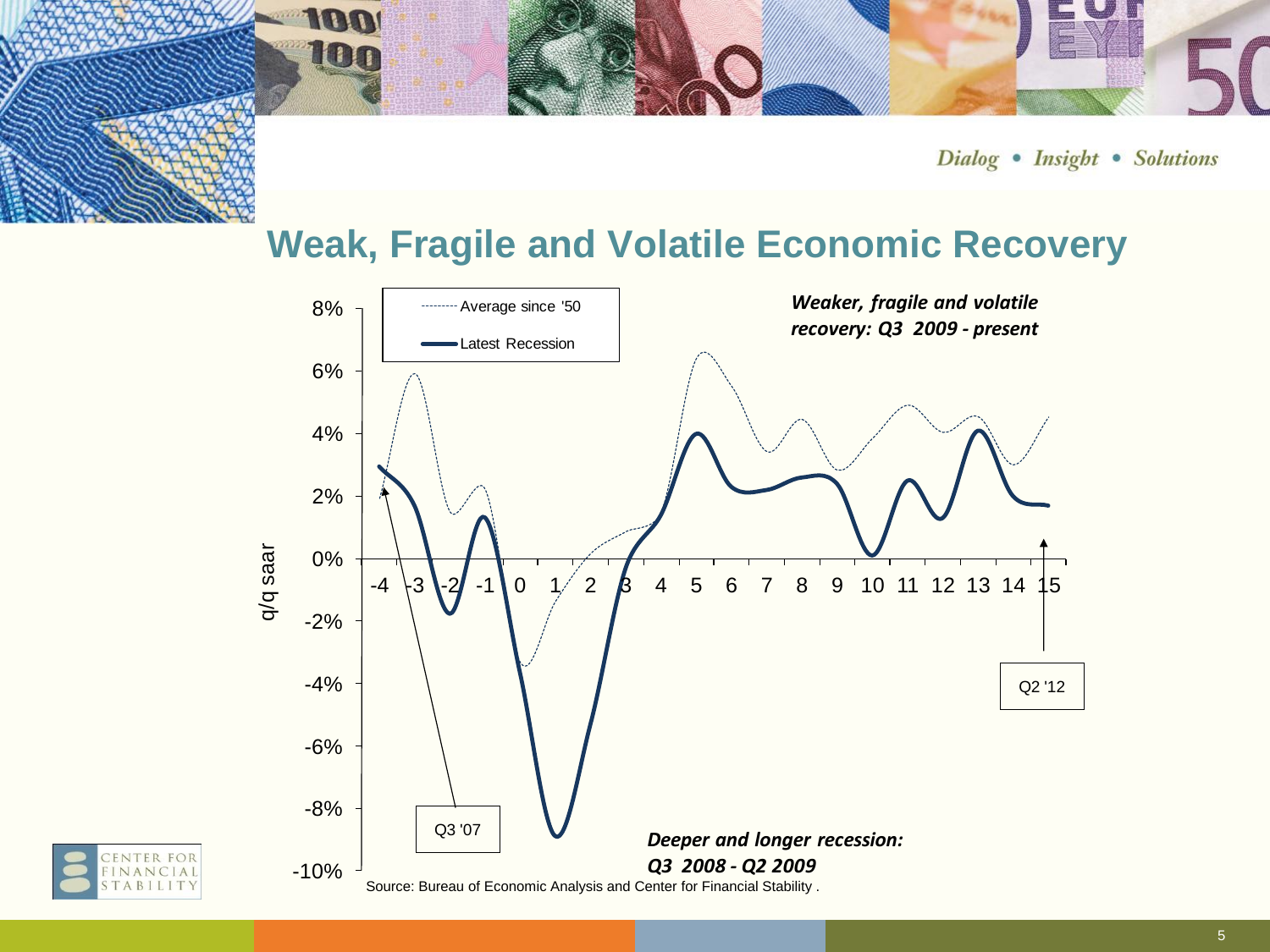### **Cumulative Deficits in Deep Downturns, % of GDP**



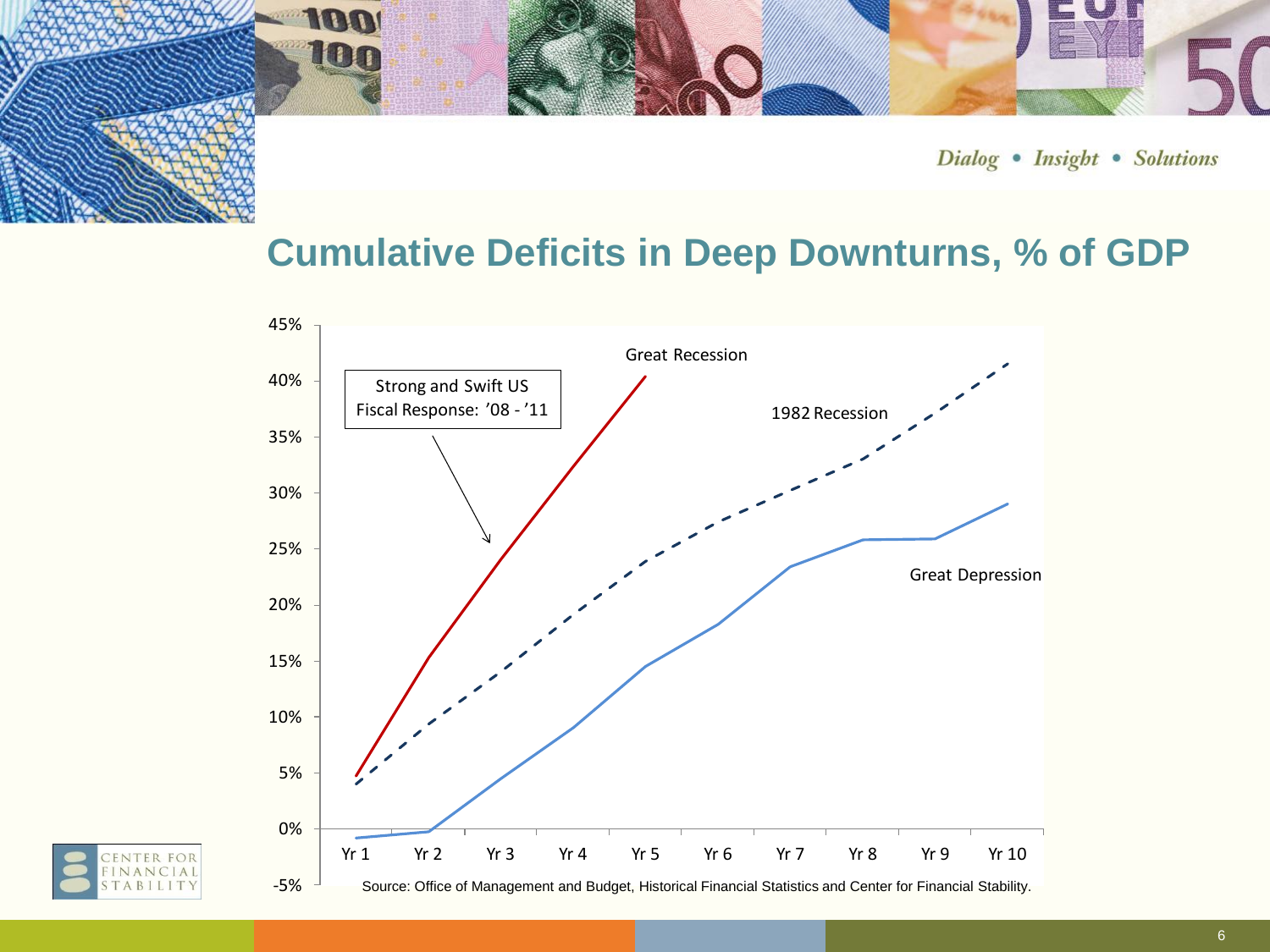Dialog • Insight • Solutions

## **Fiscal Stimulus and Capacity to Expand**

100

100

NTER FOR<br>NANCIAL ABILIT



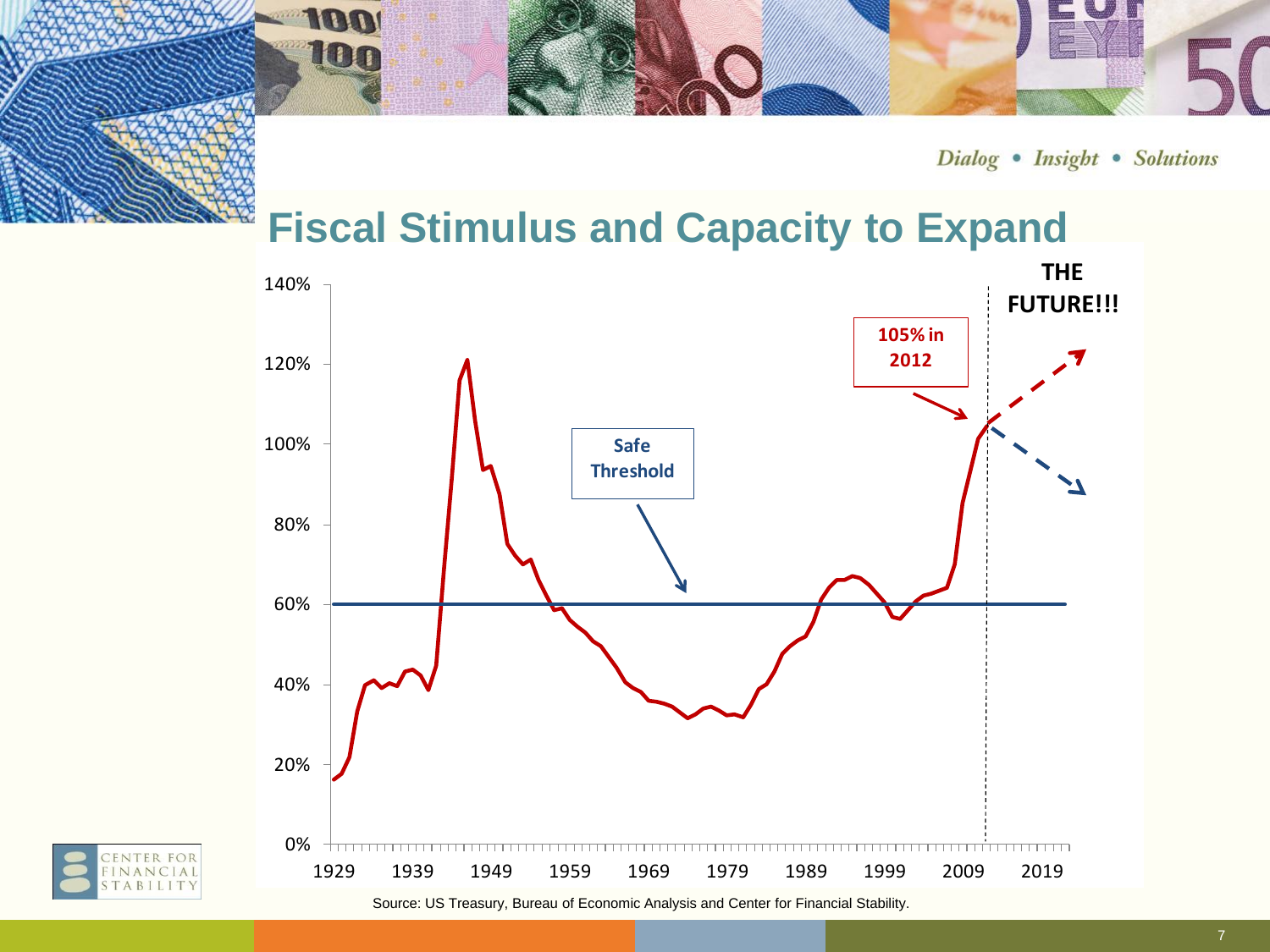

### **It's the** *Principal* **Matters!!!**

*Despite legitimate concerns regarding the budget deficit, large refinancings of debt represent an equally severe – yet lesser known challenge. The experience of emerging markets and some advanced economies suggests that…it is the repayment of principal that often triggers a crisis rather than simply the size of the debt or deficit.*

From: "Treasury Maturities: The Other Fiscal Problem," March 10, 2011 (http://www.centerforfinancialstability.org/research/USFiscal031011.pdf)

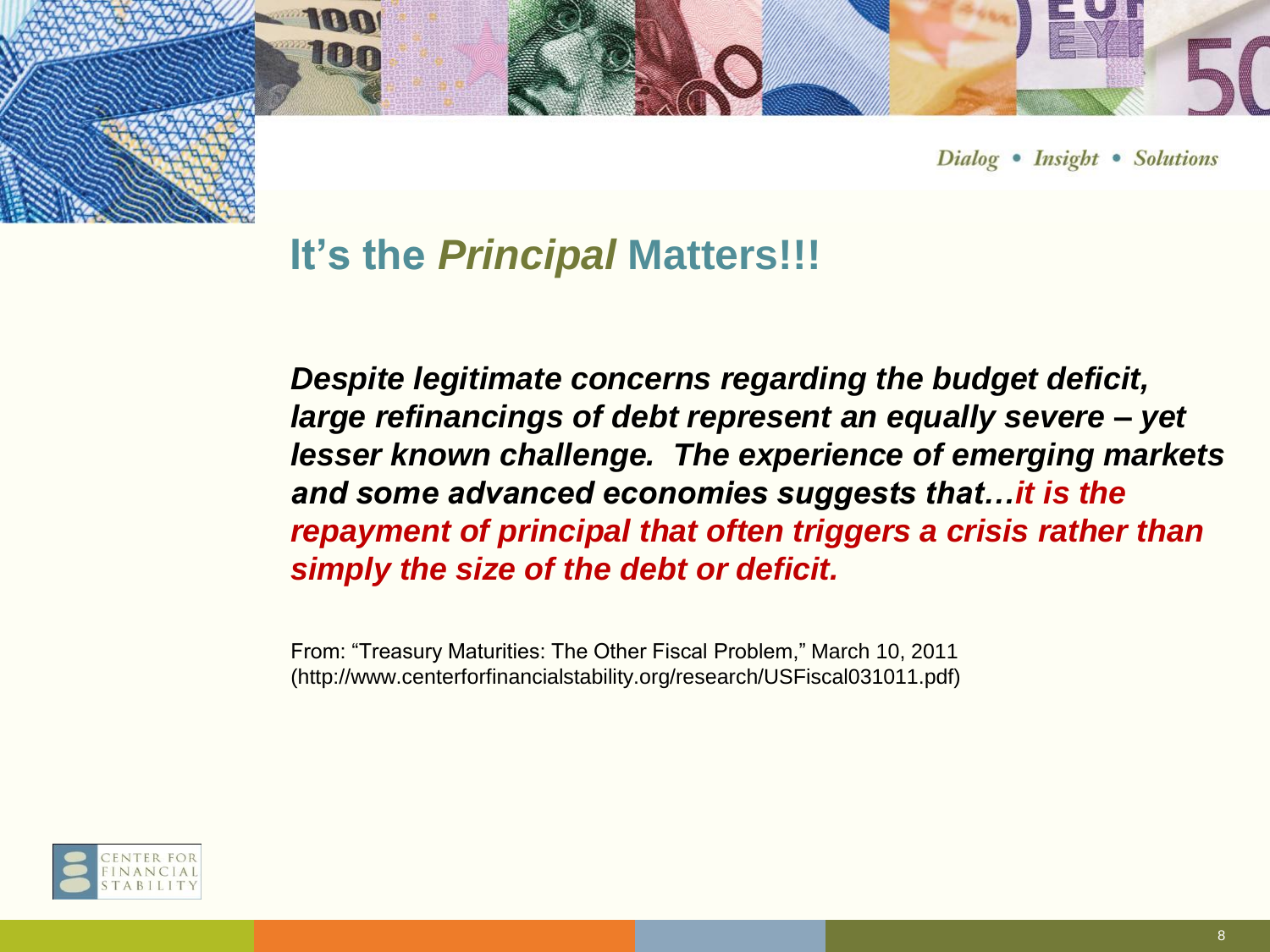

### **USG Debt Maturities Spike in Coming Year**



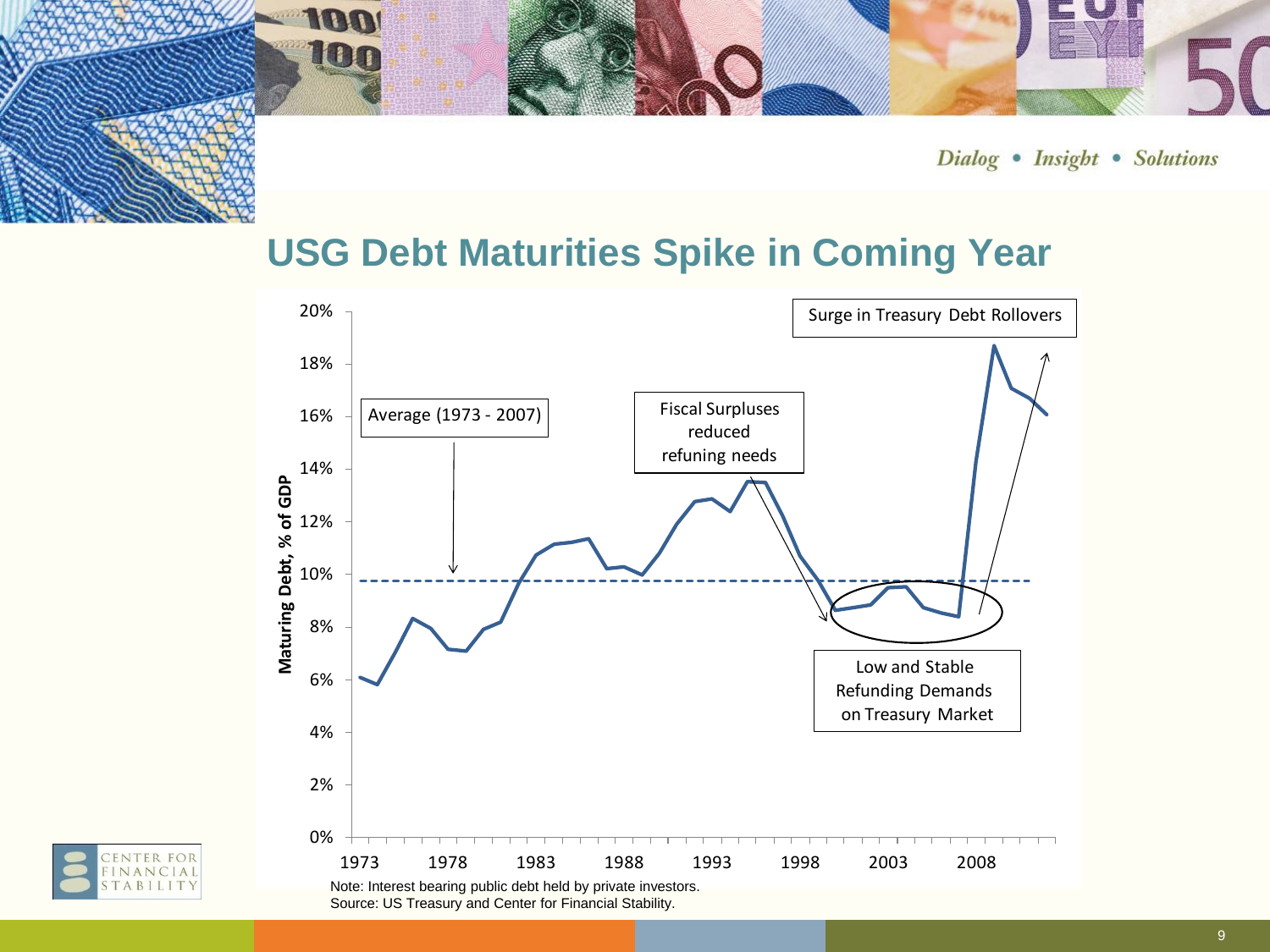

#### **More Dangerous Treasury Debt Profile**

*Although US public debt-to-GDP was higher after the post-WWII period, the profile of maturing obligations was much safer!*

> NTER FOR **ANCIAL** ABILIT

**100** 

**HET** 

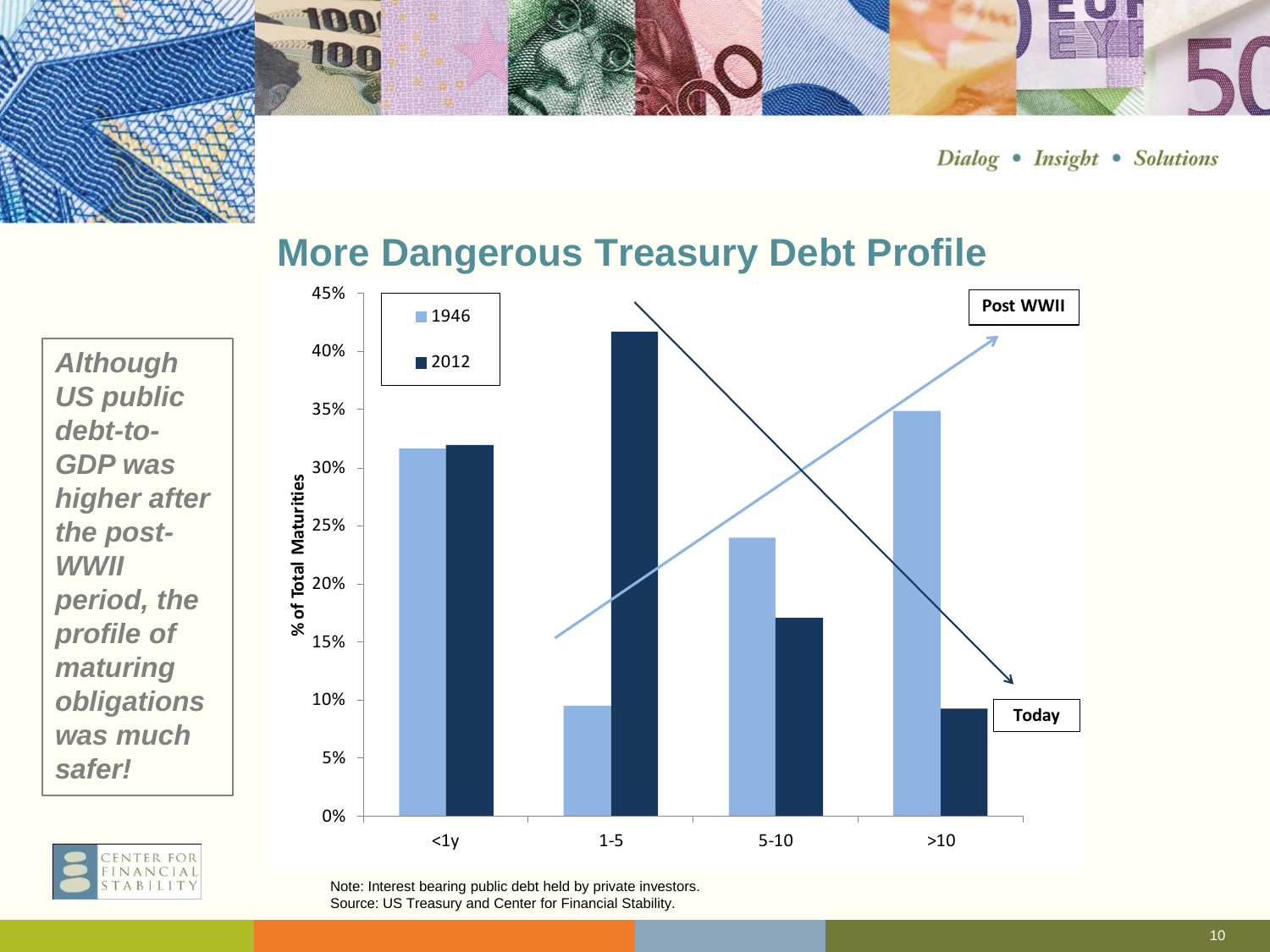

### **Limits to the Fed's Quantitative Easing (QE)**





*With thanks to William Barnett, Director of Advances in Monetary and Financial Measurement and Jeff van den Noort, Chief Technology Officer at the Center for Financial Stability.*

Source: Federal Reserve, other official bank rates, and the Center for Financial Stability.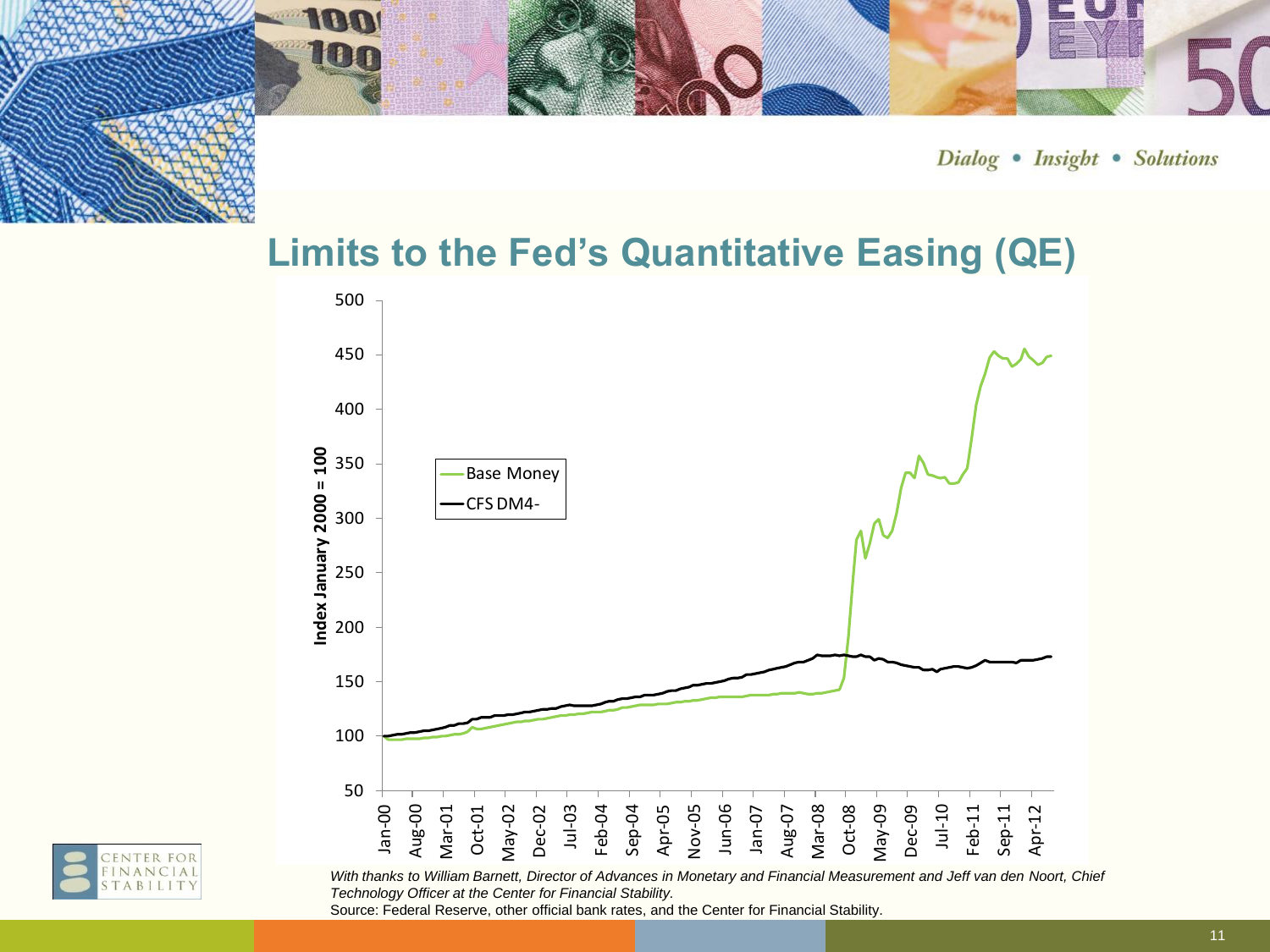#### **Federal Reserve Funding of Fiscal Deficit Net Purchases of Treasury Securities by the Fed, %**

*Fed purchases of Treasury bonds distort market relationships.*



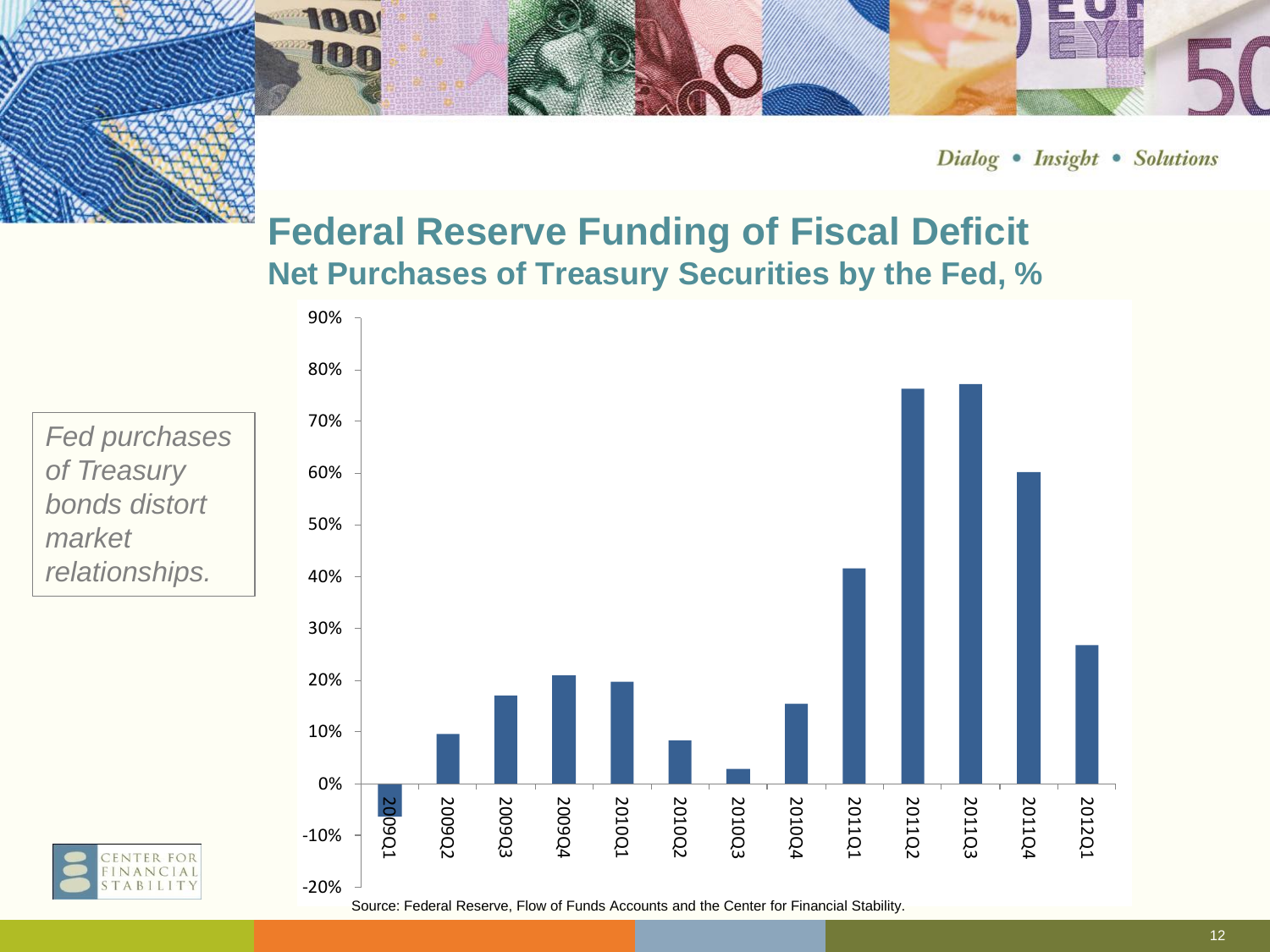# **Policy Distortions: Risks for Markets and Fed**



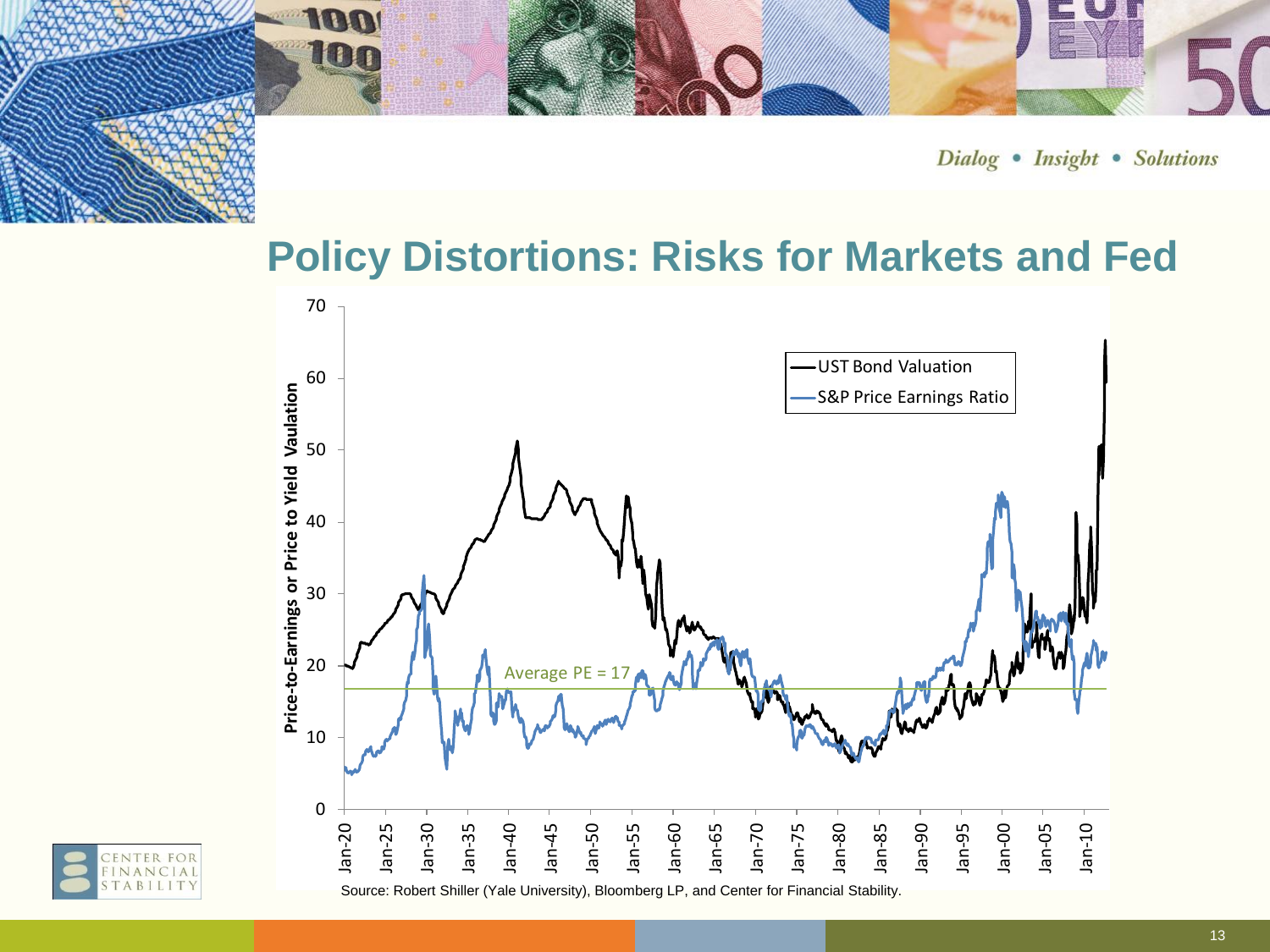#### **Reserve Currencies: Shifting "Stores of Value"**





Note: Composition of World Central Bank Reserves. "Other" is largely AUD, CAD, NOK, SEK and NZD. Source: Datastream, International Monetary Fund (COFER) and Center for Financial Stability.